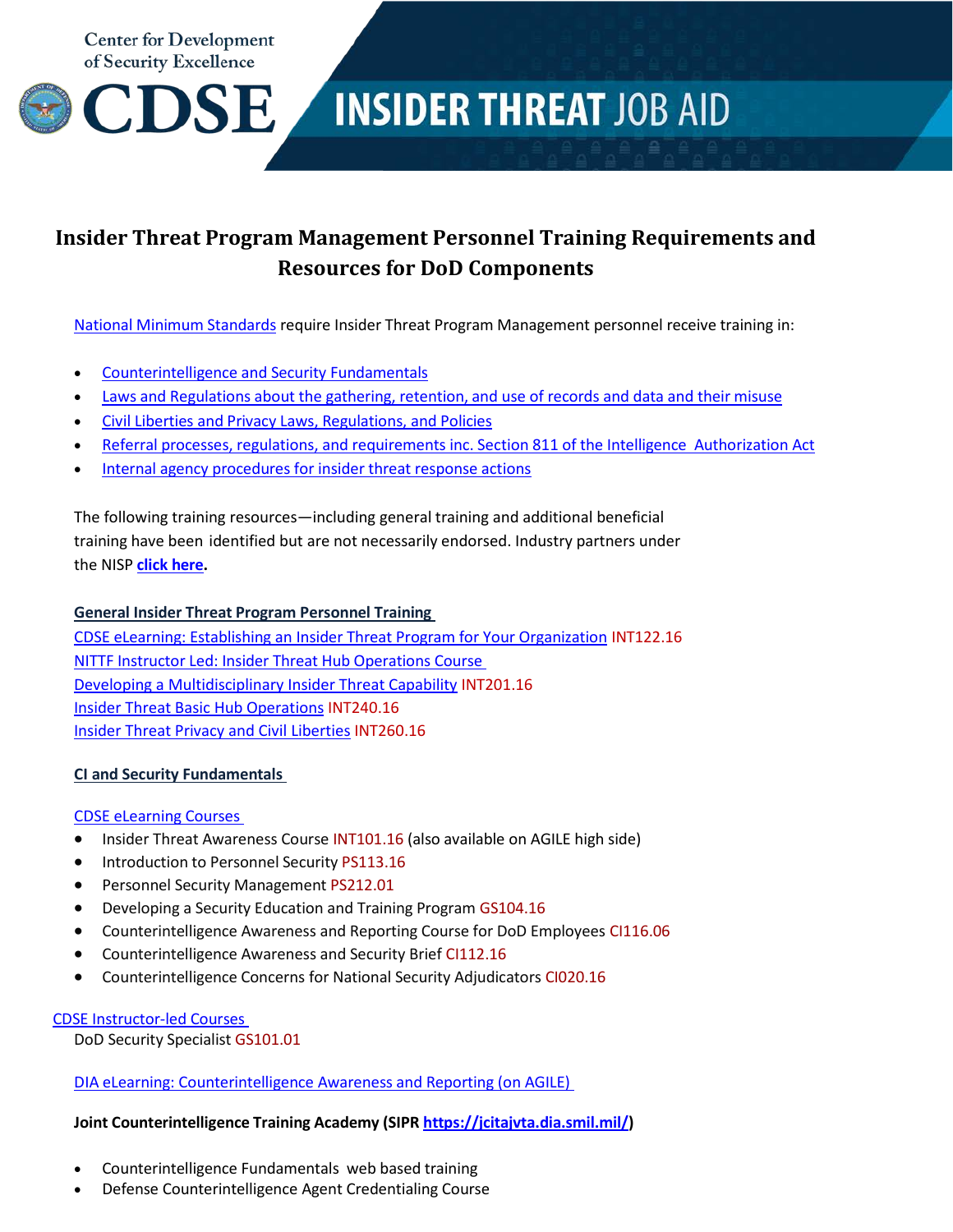<span id="page-1-0"></span>**Laws and Regulations about the gathering, retention, and use of records and data and their misuse/ Civil Liberties and Privacy Laws, Regulations, and Policies**

CDSE [eLearning:](http://www.cdse.edu/catalog/elearning/index.html) Identifying and Safeguarding Personally Identifiable Information (PII) DS-IF101.06

[Insider Threat Records Checks](https://www.cdse.edu/catalog/elearning/INT230.html) INT230.16

[Insider Threat Privacy and Civil Liberties](https://www.cdse.edu/catalog/elearning/INT260.html) INT260.16

[Joint Knowledge](http://jko.jten.mil/) Online (accessible with CAC) various offerings in Privacy Act Awareness, Protecting PII, and Intelligence Oversight.

Defense Privacy and Civil [Liberties](http://dpcld.defense.gov/) Division privacy and civil liberties training, civil liberties instruction

Department of Justice, Office of Privacy and Civil [Liberties \(OPCL\)](http://www.justice.gov/opcl/training-opportunities) provides privacy training through the Executive Office for United States Attorneys, Office of Legal Education. Including onlin[e FOIA](http://www.justice.gov/opa/video/department-justice-executive-briefing-freed) training.

[Icompass](https://sts.osd.mil/STS/issue/wsfed?wa=wsignin1.0&wtrealm=http%3a%2f%2fsso.osd.mil%2fadfs%2fservices%2ftrust&wctx=fa358bbf-a615-4bfb-8eeb-612ffe4931dc) (WHS) OSD/Joint Staff Privacy Act training

eLearning available on [AGILE:](https://www.agile.mil/i.html)

[NGA Intelligence](https://www.agile.mil/plateau/user/portal.do?siteID=AGILE-EXTCAT-0001) Oversight Training [NGA Privacy](https://www.agile.mil/plateau/user/portal.do?siteID=AGILE-EXTCAT-0001) Awareness Intelligence Oversight [Officer/Supervisor](https://www.agile.mil/plateau/user/portal.do?siteID=AGILE-EXTCAT-0001) Course – OSD Intelligence Oversight [Training Course](https://www.agile.mil/plateau/user/portal.do?siteID=AGILE-EXTCAT-0001) "IO-101" – OSD [Introduction](https://www.agile.mil/plateau/user/portal.do?siteID=AGILE-EXTCAT-0001) to Intelligence Oversight - DIA

# <span id="page-1-1"></span>**Referral Processes and Reporting Requirements to include Section 811 Referrals\***

#### [CDSE eLearning Courses](http://www.cdse.edu/catalog/elearning/index.html)

- JPAS/JCAVS Virtual Training for Security Professionals PS123.16
- Reciprocity in the Personnel Security Program \*Learning Short
- Adverse Information Reporting \*Learning Short
- [Preserving Investigative and Operational Viability in Insider Threat](https://www.cdse.edu/catalog/elearning/INT220.html) INT220.16

#### **Federal Bureau of Investigation**

- 811 Referral Training is provided by the FBI in the Washington Metropolitan area on an annual basis. POC: Steve Jarnecki, 202-324-7689
- 811 Referrals may be sent directly to the FBI:

For Secret referral[s:](mailto:HQ_DIV05_CD_FBI811SECRET@fbi.sgov.gov)

[HQ\\_DIV05\\_CD\\_FBI811SECRET@fbi.sgov.gov](mailto:HQ_DIV05_CD_FBI811SECRET@fbi.sgov.gov) For TS

referrals: [HQ\\_DIV05\\_CD\\_FBI811TOPSECRET@fbi.ic.gov](mailto:HQ_DIV05_CD_FBI811TOPSECRET@fbi.ic.gov)

Questions should be referred to CD4 Assistant Section Chief Michael Varacalli, Desk: 202-324-4556, UNET:

[michael.varacalli@ic.fbi.gov o](mailto:michael.varacalli@ic.fbi.gov)r Assistant [General Counsel Mitchell](mailto:Dean.Chappelliii@ic.fbi.gov) B. Weiss, [Desk: 202-324-1959](mailto:dwchappell@fbi.sgov.gov)

\*For cleared industry, these referrals are equivalent to those under section 1-301 of the National Industrial Security Operating Manual.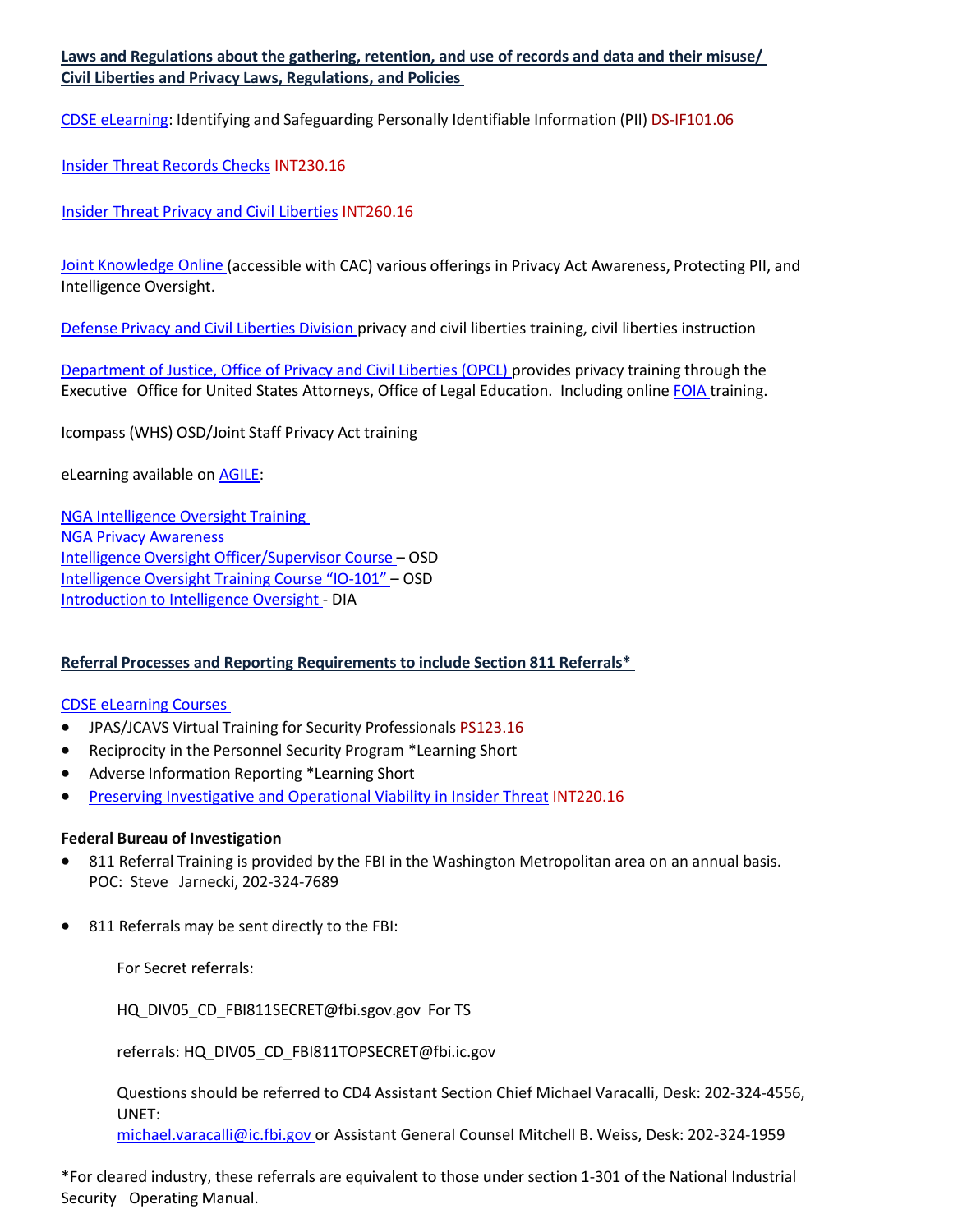#### <span id="page-2-0"></span>**Agency Procedure for Insider Threat Response Actions**

Agency or component dependent.

- [Insider Threat Mitigation Responses](https://www.cdse.edu/catalog/elearning/INT210.html) INT210.16
- [Insider Threat Basic Hub Operations](https://www.cdse.edu/catalog/elearning/INT240.html) INT240.16
- [Critical Thinking for Insider Threat Analysts](https://www.cdse.edu/catalog/elearning/INT250.html) INT250.16

Additional Training beneficial to Insider Threat Program Management Personnel

User Activity Monitoring Training: vendor specific

Defense Cyber Training Academy Online, Instructor Led, and Blended:

- DCITA: Cyber Insider Threat [Analysis](http://www.dcita.edu/courses.html) Course
- DCITA: Introduction to Cyber [Insider Threat](http://www.dcita.edu/courses.html)
- DCITA: [Network Monitoring Course](http://www.dcita.edu/courses.html)

Videos: [DNI/NCSC Video](https://www.ncsc.gov/industry/video/index.html) Series: Terminal Risk

#### [CDSE Instructor-led Courses](http://www.cdse.edu/catalog/classroom/index.html)

- Information Security Management IF201.01
- DoD Security Specialist GS101.01
- Personnel Security Management PS212.01
- ODNI/ONCIX ICD 704 Personnel Security Course FT106.01

#### [CDSE eLearning Courses](http://www.cdse.edu/catalog/elearning/index.html)

- Introduction to Information Security IF011.16
- Introduction to Risk Management GS150.06
- Risk Management for DoD Security Programs GS102.16
- Unauthorized Disclosure of Classified Information for DoD and Industry IF130.16
- Introduction to DoD Personnel Security Adjudication PS001.18
- Introduction to National Security Adjudications PS170.16
- Introduction to Personnel Security PS113.16
- Introduction to Suitability Adjudications for the DoD PS010.16
- Continuous Monitoring CS200.16
- Cyber Insider Threat \*Webinar
- Active Shooter Awareness \*Learning Short
- Insider Threat for DoD Security \*Webinar
- Potential Espionage Indicators (PEI): Detecting Actions Outside the Norm \*Webinar

#### [CDSE Job](http://www.cdse.edu/resources/supplemental-job-aids.html) Aids

- Insider Threat Case Studies
- Insider Threat Job Aid for Industry
- Sample Insider Threat Program Plan